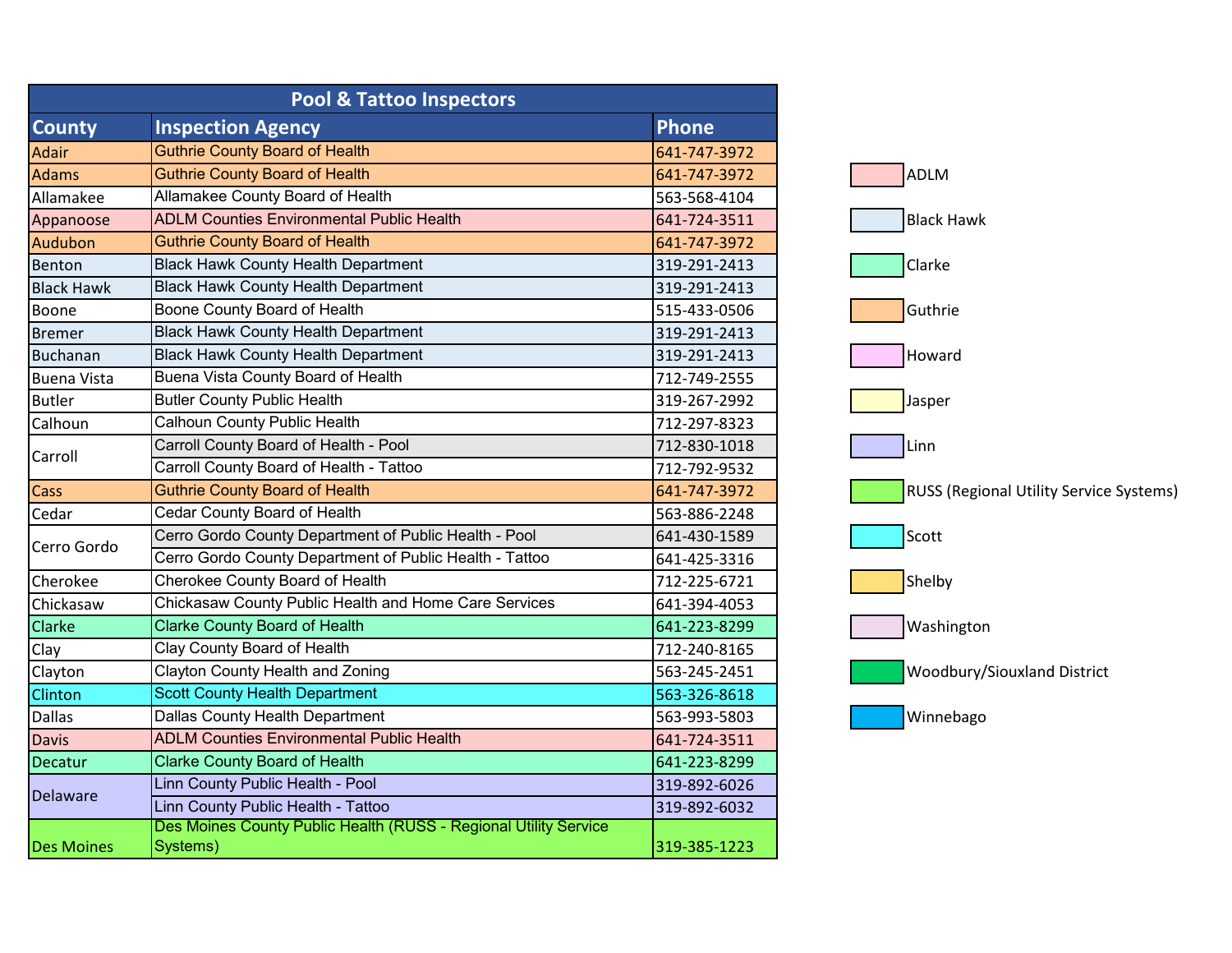| <b>Pool &amp; Tattoo Inspectors</b> |                                                                            |              |  |  |
|-------------------------------------|----------------------------------------------------------------------------|--------------|--|--|
| <b>County</b>                       | <b>Inspection Agency</b>                                                   | Phone        |  |  |
| Dickinson                           | Woodbury County dba Siouxland District Board of Health                     | 712-279-6119 |  |  |
| Dubuque                             | City of Dubuque                                                            | 563-589-4102 |  |  |
| Emmet                               | <b>Emmet County Public Health</b>                                          | 712-362-2490 |  |  |
| Fayette                             | <b>Black Hawk County Health Department</b>                                 | 319-291-2413 |  |  |
| Floyd                               | <b>Floyd County Board Health</b>                                           | 641-330-7440 |  |  |
| Franklin                            | Franklin County Board of Health                                            | 641-456-4090 |  |  |
| Greene                              | Greene County Board of Health                                              | 515-386-5669 |  |  |
| Grundy                              | <b>Black Hawk County Health Department</b>                                 | 319-291-2413 |  |  |
| Guthrie                             | <b>Guthrie County Board of Health</b>                                      | 641-747-3972 |  |  |
| Hamilton                            | Hamilton County Public Health Nursing Service                              | 515-832-9565 |  |  |
| Hancock                             | Hancock County Board of Health                                             | 641-923-3676 |  |  |
| Hardin                              | Hardin County Board of Health                                              | 641-849-7372 |  |  |
| <b>Harrison</b>                     | <b>Shelby County Board of Health</b>                                       | 712-755-2609 |  |  |
| Henry                               | Henry County Board of Health (RUSS - Regional Utility Service<br>Systems)  | 319-385-1223 |  |  |
| Howard                              | Howard County Board of Health                                              | 563-547-9212 |  |  |
| Ida                                 | Ida County Board of Health                                                 | 712-364-2533 |  |  |
| lowa                                | Iowa County Board of Health                                                | 641-790-0020 |  |  |
| Jackson                             | <b>Scott County Health Department</b>                                      | 563-326-8618 |  |  |
| Jasper                              | <b>Jasper County Health Department</b>                                     | 641-792-3084 |  |  |
| Jefferson                           | Jefferson County Board of Health                                           | 641-472-2561 |  |  |
| Johnson                             | Johnson County Public Health                                               | 641-356-6040 |  |  |
| Jones                               | Linn County Public Health - Pool                                           | 319-892-6026 |  |  |
|                                     | Linn County Public Health - Tattoo                                         | 319-892-6032 |  |  |
| <b>Keokuk</b>                       | <b>Washington County Board of Health</b>                                   | 319-653-7782 |  |  |
| Kossuth                             | Kossuth County Board of Health                                             | 515-890-9323 |  |  |
| Lee                                 | Lee County Health Department                                               | 319-372-5225 |  |  |
| Linn                                | Linn County Public Health - Pool                                           | 319-892-6026 |  |  |
|                                     | Linn County Public Health - Tattoo                                         | 319-892-6032 |  |  |
| Louisa                              | Louisa County Board of Health (RUSS - Regional Utility Service<br>Systems) | 319-385-1223 |  |  |
| Lucas                               | <b>ADLM Counties Environmental Public Health</b>                           | 641-724-3511 |  |  |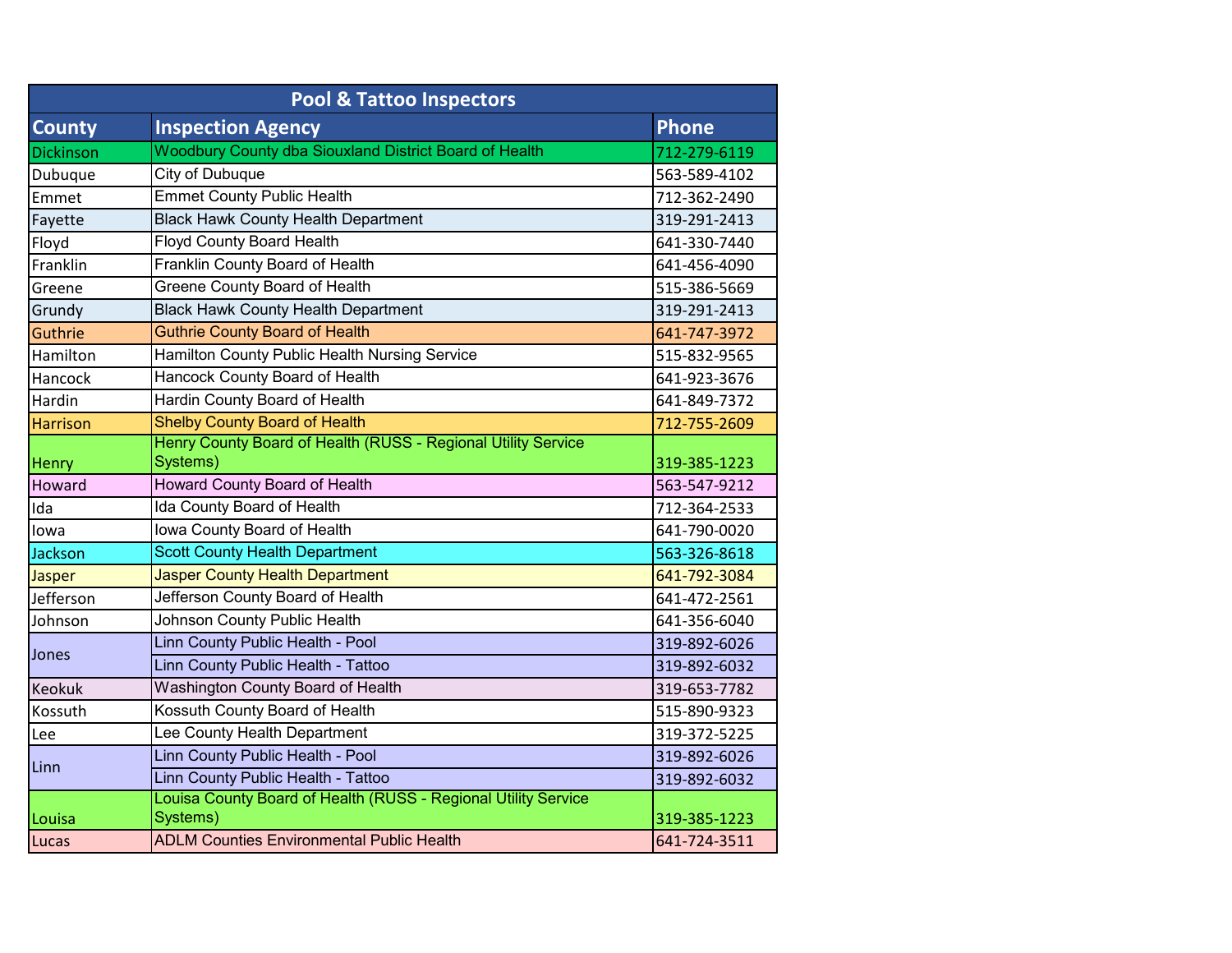| <b>Pool &amp; Tattoo Inspectors</b> |                                                                                                                  |                                 |  |  |
|-------------------------------------|------------------------------------------------------------------------------------------------------------------|---------------------------------|--|--|
| <b>County</b>                       | <b>Inspection Agency</b>                                                                                         | <b>Phone</b>                    |  |  |
| Lyon                                | Woodbury County dba Siouxland District Board of Health                                                           | 712-279-6119                    |  |  |
| Madison                             | <b>Madison County Public Health</b>                                                                              | 515-462-9051                    |  |  |
| Mahaska                             | Washington County Board of Health                                                                                | 319-653-7782                    |  |  |
| Marion                              | Marion County Public Health Department                                                                           | 641-828-2238                    |  |  |
| Marshall                            | Marshall County Board of Health                                                                                  | 641-754-6370 or<br>641-844-2707 |  |  |
| Mills                               | Mills County Public Health                                                                                       | 712-527-9699<br>ext 452         |  |  |
| Monroe                              | <b>ADLM Counties Environmental Public Health</b>                                                                 | 641-724-3511                    |  |  |
| Monona                              | <b>Shelby County Board of Health</b>                                                                             | 712-755-2609                    |  |  |
| Muscatine                           | <b>City of Muscatine</b>                                                                                         | 563-262-4141                    |  |  |
| O'Brien                             | Woodbury County dba Siouxland District Board of Health                                                           | 712-279-6119                    |  |  |
| Osceola                             | Woodbury County dba Siouxland District Board of Health                                                           | 712-279-6119                    |  |  |
| Page                                | Page County Public Health                                                                                        | 712-308-2828                    |  |  |
| Palo Alto                           | Woodbury County dba Siouxland District Board of Health                                                           | 712-279-6119                    |  |  |
| Plymouth                            | Woodbury County dba Siouxland District Board of Health                                                           | 712-279-6119                    |  |  |
| Pocahontas                          | Pocahontas County Health Department                                                                              | 712-335-4142                    |  |  |
| Polk                                | Iowa Department of Public Health                                                                                 |                                 |  |  |
| Pottawattamie                       | Pottawattamie County Board of Health                                                                             | 712-242-1155                    |  |  |
| <b>Poweshiek</b>                    | <b>Jasper County Health Department</b>                                                                           | 641-787-9224                    |  |  |
| Ringgold                            | <b>Clarke County Board of Health</b>                                                                             | 641-223-8299                    |  |  |
| Sac                                 | Sac County Board of Health                                                                                       | 712-662-7929                    |  |  |
| <b>Scott</b>                        | <b>Scott County Health Department</b>                                                                            | 563-326-8618                    |  |  |
| <b>Shelby</b>                       | <b>Shelby County Board of Health</b>                                                                             | 712-755-2609                    |  |  |
| <b>Sioux</b>                        | Woodbury County dba Siouxland District Board of Health                                                           | 712-279-6119                    |  |  |
| Story                               | <b>Story County Board of Health</b>                                                                              | 515-382-7240                    |  |  |
| Tama                                | Tama County Public Health and Home Care                                                                          | 641-484-4788                    |  |  |
| Union                               | Union County Board of Health                                                                                     | 641-782-7803                    |  |  |
| Van Buren<br>Wapello                | Van Buren County Public Health (RUSS - Regional Utility Service<br>Systems)<br>Washington County Board of Health | 319-385-1223<br>319-653-7782    |  |  |